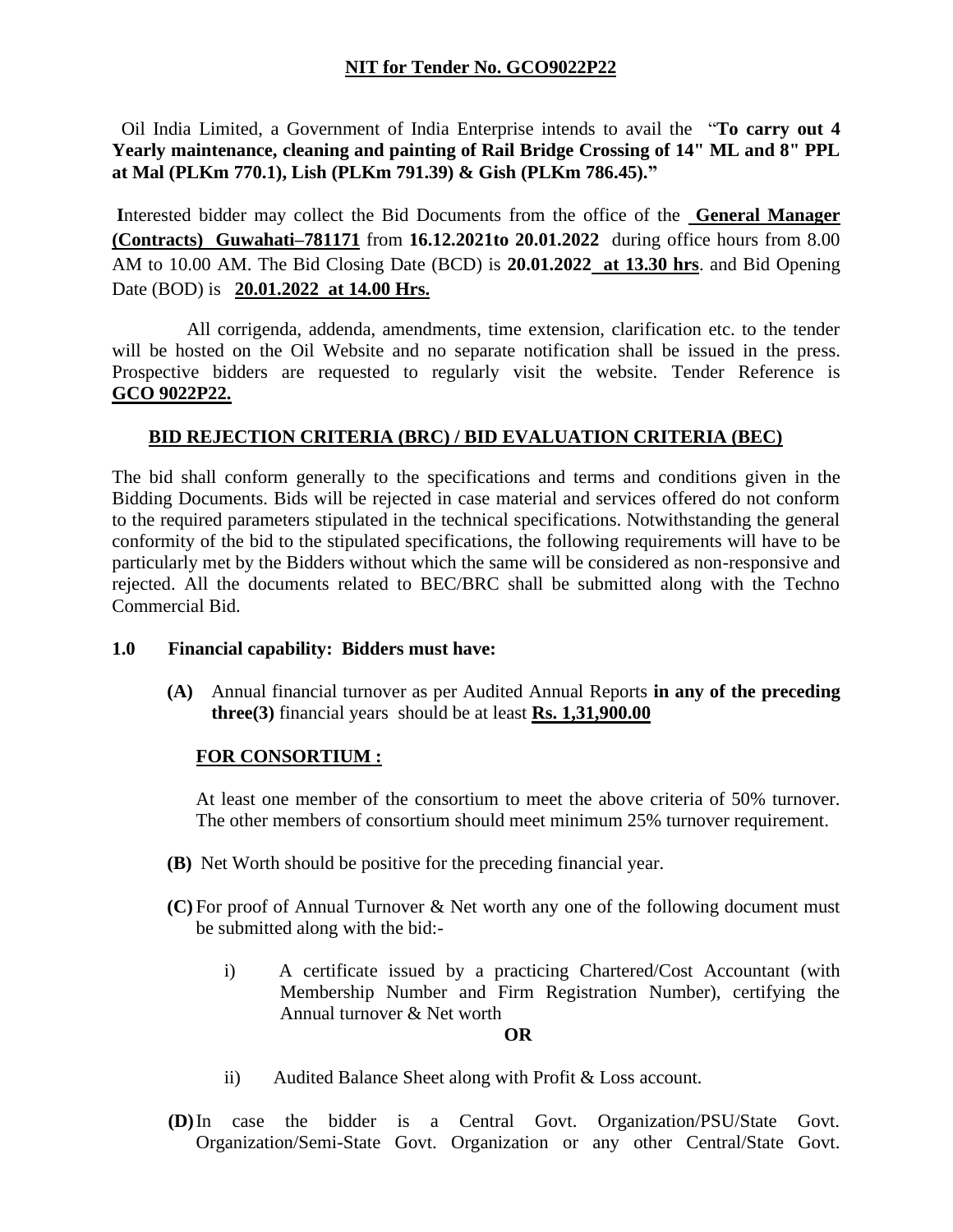Undertaking, where the auditor is appointed only after the approval of Comptroller and Auditor General of India and the Central Government, their certificates may be accepted even though **FRN (Firm Registration Number)** is not available. However, bidder to provide documentary evidence for the same.

**(E)** Considering the time required for preparation of financial statements, if the last date of preceding financial/accounting year falls within the preceding six months reckoned from the original bid closing date and the financial statements of the preceding financial/accounting year are not available with the bidder then the financial turnover of the previous three financial/accounting years excluding the preceding financial/accounting year will be considered. In such cases, the Net Worth of the previous financial/accounting year excluding the preceding financial/accounting year will be considered. However, the bidder has to submit an affidavit/undertaking certifying that the balance sheet/financial statements for the financial year\_\_\_\_\_\_\_\_\_(as the case may be)has actually not been audited so far.

## **2.0 Experience: Bidders must have:**

- 2.1 Experience of having successfully completed similar work during last 7 years ending last day of month previous to the one in which applications are invited should be either of the following::
	- **(i) Experience of at least 1(one) similar work of Rs. 2,19,700.00**

## **Similar Work means :**

CARRYING OUT MAINTENANCE WORK FOR HYDROCARBON PIPELINES ATTACHED TO RAILWAY BRIDGE/SUSPENSION CROSSING

Note: -

1) A job executed by a bidder for its own organization / subsidiary cannot be considered as experience for the purpose of meeting BEC

2) In case of tenders for Annual rate contracts / Maintenance and Service contracts, if the prospective bidder is executing rate / maintenance /service contract which is still running and the contract value / quantity executed prior to due date of bid submission is equal to or more than the minimum prescribed value in the BEC such experience will also be taken in to consideration provided that the bidder has submitted satisfactory work / supply / service execution certificate issued by end user.

3) Documentary proof must be furnished in support of the experience by way of purchase order / work order / contract document along with completion certificate from the organization to whom such services have been rendered.

3.0 Deviation to the following provision of the tender document shall make the bid liable for rejection: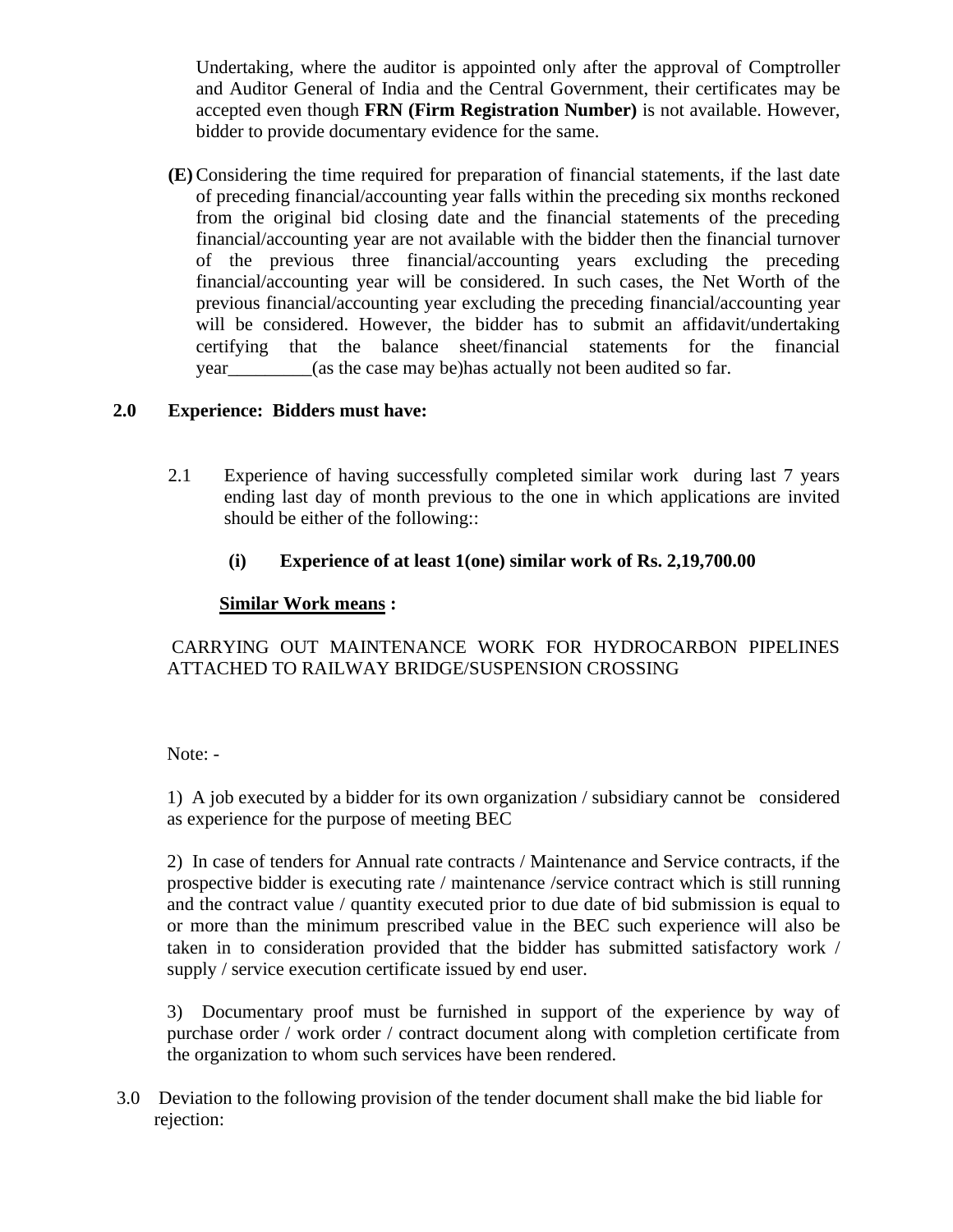- i. Firm price
- ii. EMD / Bid Bond
- iii. Scope of work
- iv. Specifications
- v. Price Schedule
- vi. Delivery / Completion Schedule
- vii. Period of Validity of Bid
- viii. Liquidated Damages
- ix. Performance Bank Guarantee / Security deposit
- x. Guarantee of material / work
- xi. Arbitration / Resolution of Dispute
- xii. Force Majeure
- xiii. Applicable Laws
- xiv. Integrity Pact, if applicable
- xv. Any other condition specifically mentioned in the tender documents
- 4.0. Bidders have to furnish the followings:-
	- 1 NAME OF FIRM
	- 2 DETAIL POSTAL ADDRESS
	- 3 TELEPHONE NO.
	- 4 MOBILE NO.
	- 5 E-MAIL ID
	- 6 FAX NO.
	- 7 CONTACT PERSON
	- 8 CONTACT PERSON'S CONTACT NO.
	- 9 TAX EXAMPTION CERTIFICATE NO, if applicable. (Self-Attest copy required)
	- 10 CST REGD. NO, if applicable . (Self-Attest copy required)
	- 11 LOCAL SALE TAX REGD.NO if applicable. (Self-Attest copy required)
	- 12 PAN NO. (Self-Attest copy required)
	- 13 VAT REGD.NO, if applicable. (Self-Attest copy required)
	- 14 BANK ACCOUNT NO.
	- 15 BANK ACCOUNT TYPE
	- 16 BANK NAME
	- 17 BANK ADDRESS
	- 18 GST. NO (Self Attest copy required)
	- 5.0 Other Information /Documents: Bidders must furnish the following information with relevant documents wherever necessary:
		- a) Tax Exemption Certificate, if any, if /applicable.
		- b) PAN no. (Photocopy of the PAN card required).
		- c) Service Tax registration No.
		- d) VAT registration no. , if applicable.
		- e) Bank account No. with name of Bank, Type of account, Bank address.
		- f) P.F. Account No. / Code.
- 6.0 Other Information /Documents: Bidders must furnish the following information with For proof of experience, the following document/photocopy must be submitted along with the bid:-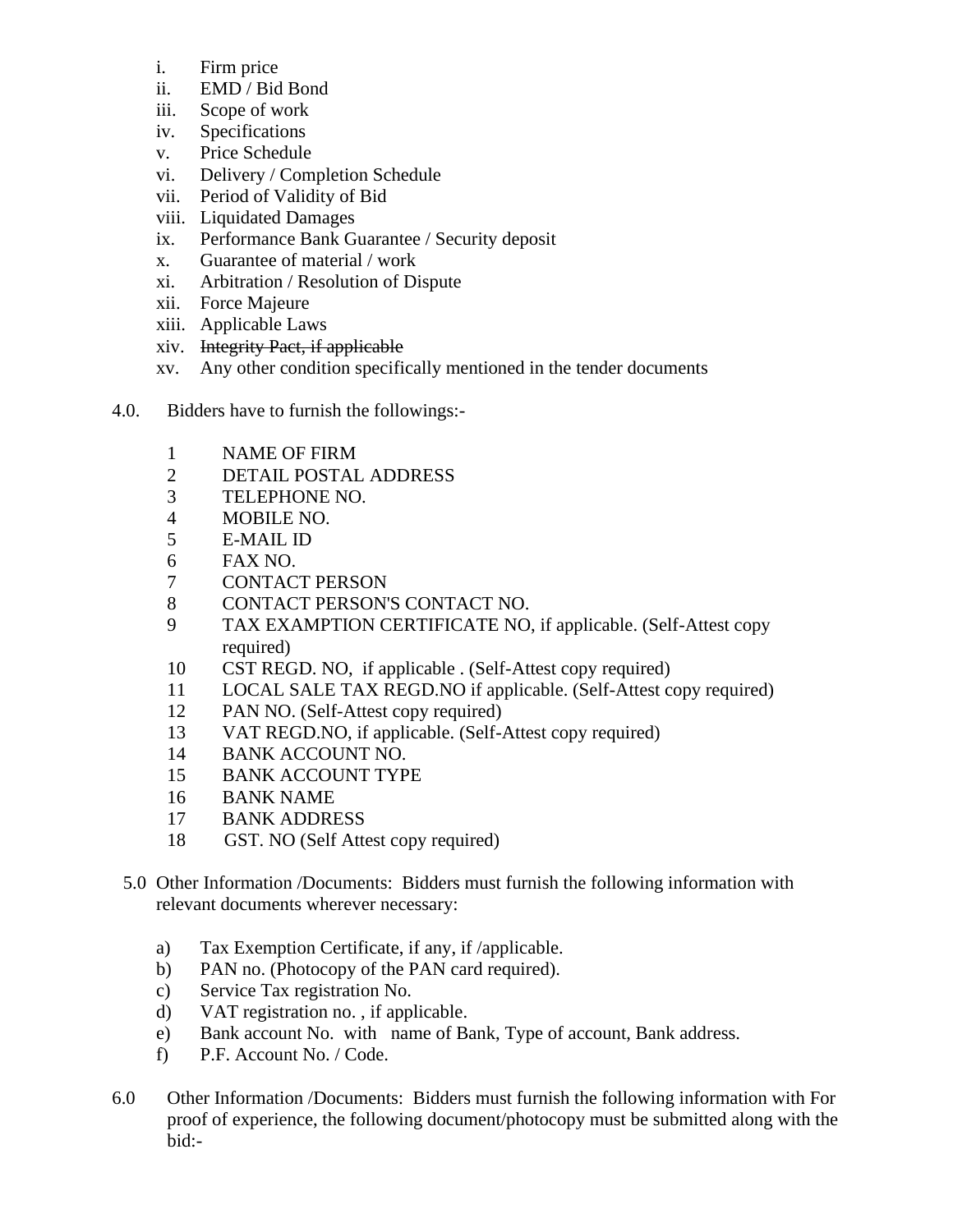- a) Certificate issued by any other PSU/Government department for last seven years experience from the date of opening the bid, showing:-:
	- i) Gross Value of Job done;
	- ii) Nature of job done; and
	- iii) Time period covering the financial year(s) as per NIT.
- b) In case of OIL contractor, copy of certificate of completion (COC)/Work Order showing gross value of job. It may be clearly noted that simply mentioning of OIL COC/WO no. will not be accepted.

# 7.0 **COMMERCIAL:**

- 1. Bidder shall submit the offer under "*Single Stage" Single Bid System*". Technical bid" and the "Price Bid".
- 2. Bidder shall furnish Bid Security along with Bid. Bid security shall be furnished as a part of 'Technical Bid'. **Any bid not accompanied by a proper bid security will be rejected.** Bidder shall submit original document to the address as specified with BCD before Bid opening date and time, otherwise Bid will be rejected.
- 3. Bidder shall furnish Bid Security as referred in Relevant Section of the Bid document so as to reach the Company (i.e. OIL) before due date of closing. **Any bid for which bid security is not received before due Date of Bid Closing will be rejected.**
- 4. Validity of the bid shall be minimum **90 days**. Bids with lesser validity will be rejected.
- 5. Any bid received in the form of Telex/Cable/Fax/E-mail/ Telephone call will not be accepted.
- 6. **Bidders must quote clearly and strictly in accordance with the price schedule outlined in relevant section of Bidding Documents; otherwise the bid will be rejected.**
- 7. **Any bid containing false statement will be rejected.**
- 8. **The Bid Documents are not transferable. Bids made by parties who have not purchased the Bid Documents from the Company will be rejected.**
- 9. **Any Bid received by the Company after the deadline for submission of bids prescribed by the Company will be rejected.**
- 10. **Price quoted by the successful Bidder must be firm during the performance of the Contract and not subject to variation on any account. A bid submitted with an adjustable price will be treated as non-responsive and rejected.**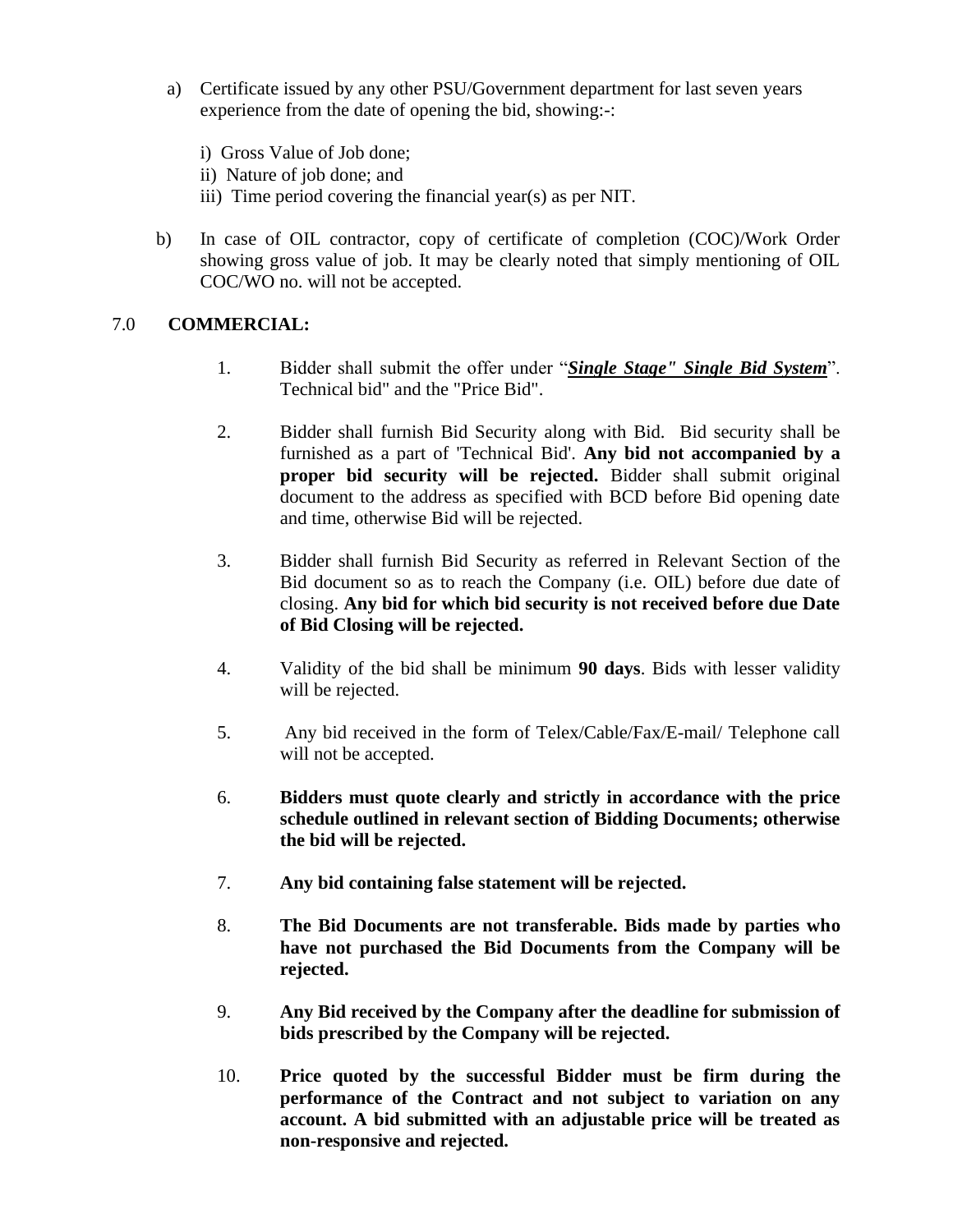- 11. Bids shall be typed or written in indelible ink and shall be signed by the bidder or his authorized representative.
- 12. Any physical documents wherever called for, submitted by bidders shall contain no interlineations, white fluid erasures or overwriting except as necessary to correct errors made by the Bidder, in which case such correction shall be initialed by the person or persons who has/have digitally signed the Bid.
- 13. Bidder shall fulfill all the relevant clauses applicable for this Tender.

### 8.0 **Evaluation of Bids**:

The Bids will be evaluated as per the Bid Evaluation Criteria (BEC) as stated herein under:

## **BID EVALUATION CRITERIA (BEC)**

- .1 Bids conforming to the terms and conditions stipulated in the bid document and considered responsive and subject to qualifying the Bid Rejection Criteria will be considered for further evaluation.
- 2 **To ascertain the inter-se-ranking, the comparison of the responsive bids will be made on the basis of total amount quoted for the items of SOQ.**
- 3 **In case more than one bidder emerges as lowest bidder due to equal rate quoted by the bidder, then the lowest bidder will be decided by draw of lots. Company's decision in this regard is final and binding to all bidders.**
- 4 Any discount/rebates offered shall not be considered for evaluation of bids. However, if the lowest bidder happens to be the final acceptable bidder for award of contract and if they have offered any discount/rebate the contract shall be awarded after taking into consideration such discount/rebate after negotiation or otherwise.
- 5 Company will open the Bids in the presence of Bidder's representatives who choose to attend at the date, time and place mentioned in the Forwarding Letter. However, an authorization letter from the bidder must be produced by the Bidder's representative at the time of bid opening. Unless this Letter is presented, the representative will not be allowed to attend the bid opening. Only one representative against each bid will be allowed to attend.
- 6 Bid for which an acceptable notice of withdrawal has been received shall not be opened. Company will examine bids to determine whether they are complete, whether requisite Bid Securities have been furnished, whether documents have been properly signed and whether the bids are generally in order.
- 7 At bid opening, Company will announce the Bidder's names, written notifications of bid modifications or withdrawal, if any, the presence of requisite Bid Security and such other details as the Company may consider appropriate.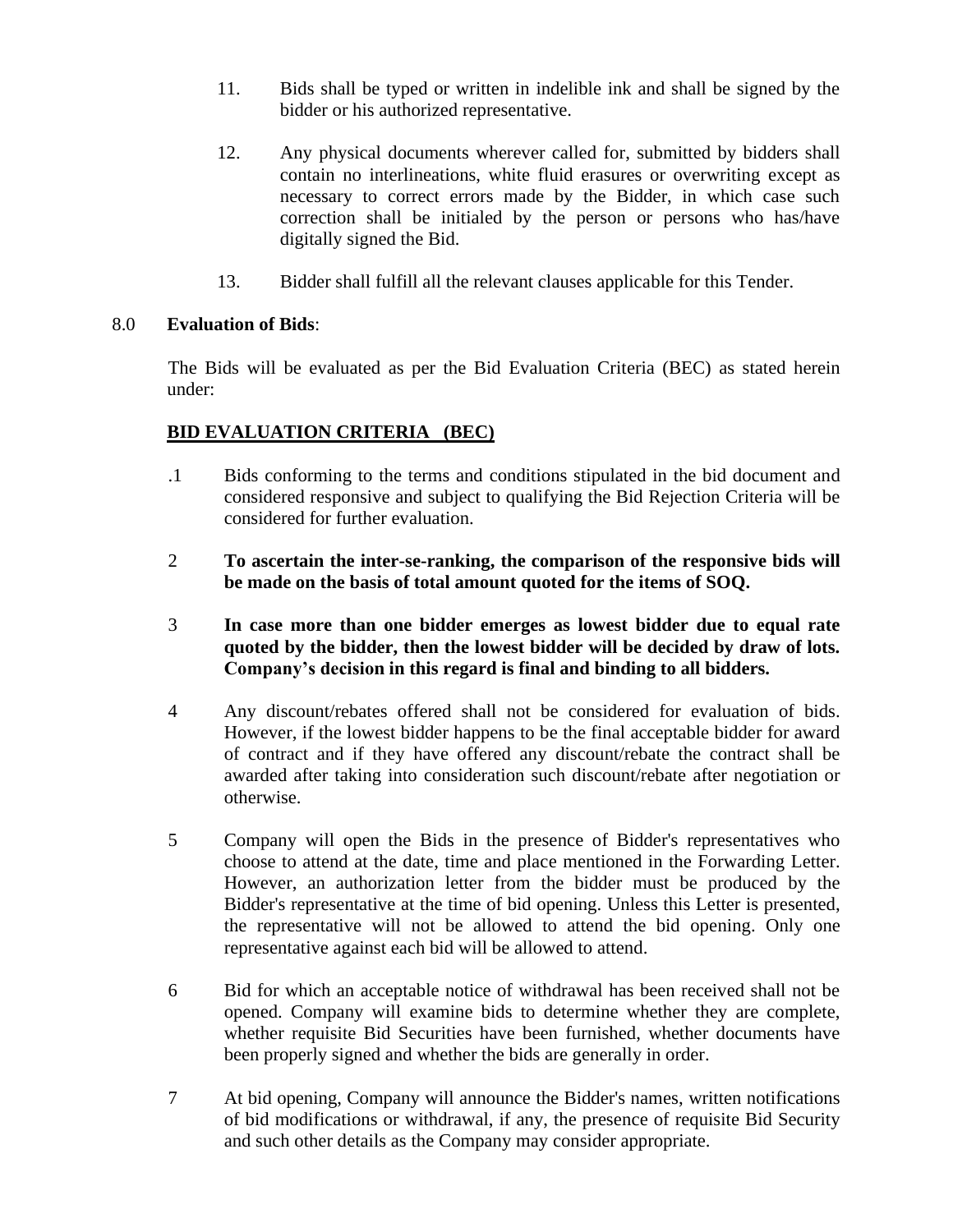- 8 Company shall prepare, for its own records, document containing the information disclosed to those present in accordance.
- 9 **To assist in the examination, evaluation and comparison of bids the Company may at its discretion, ask the Bidder for clarifications of its bid. The request for clarification and the response shall be in writing and no change in the price or substance of the bid shall be sought, offered or permitted.**
- 10 Prior to the detailed evaluation, Company will determine the substantial responsiveness of each bid to the requirement of the Bidding Documents. For purpose of these paragraphs, a substantially responsive bid is one, which conforms to all the terms and conditions of the Bidding Document without deviations or reservation. A deviation or reservation is one which affects in any way substantial way the scope, quality, or performance of work, or which limits in any substantial way, in-consistent way with the bidding documents, the Company's right or the bidder's obligations under the contract, and the rectification of which deviation or reservation would affect unfairly the competitive position of other bidders presenting substantial responsive bids. The Company's determination of bid's responsiveness is to be based on the contents of the Bid itself without recourse to extrinsic evidence.
- 11 A Bid determined as not substantially responsive will be rejected by the Company and may not subsequently be made responsive by the Bidder by correction of the non-conformity.
- 12 The Company may waive minor informality or nonconformity or irregularity in a bid, which does not constitute a material deviation, provided such waiver, does not prejudice or affect the relative ranking of any Bidder.

# 9.0 **OPENING OF COMMERCIAL/ PRICE BIDS:**

- 1 *Company will open the Commercial/Price Bids of all the Bidders on a specific date in presence of interested bidders.*
- 2 The Company will examine the Price quoted by Bidders to determine whether they are complete, any computational errors have been made, the documents have been properly signed, and the bids are generally in order.
- 3 *Arithmetical errors will be rectified on the following basis. If there is a discrepancy between the unit price and the total price (that is obtained by multiplying the unit price and quantity) the unit price shall prevail and the total price shall be corrected accordingly. If any Bidder does not accept the correction of the errors, their bid will be rejected.*
- 4 **All entries in the offer must be made in English. Rates quoted must be firm and shall be both in figures and words. In case of any discrepancy the rates quoted in words will prevail**. No overwriting shall be allowed and all corrections must be initiated.